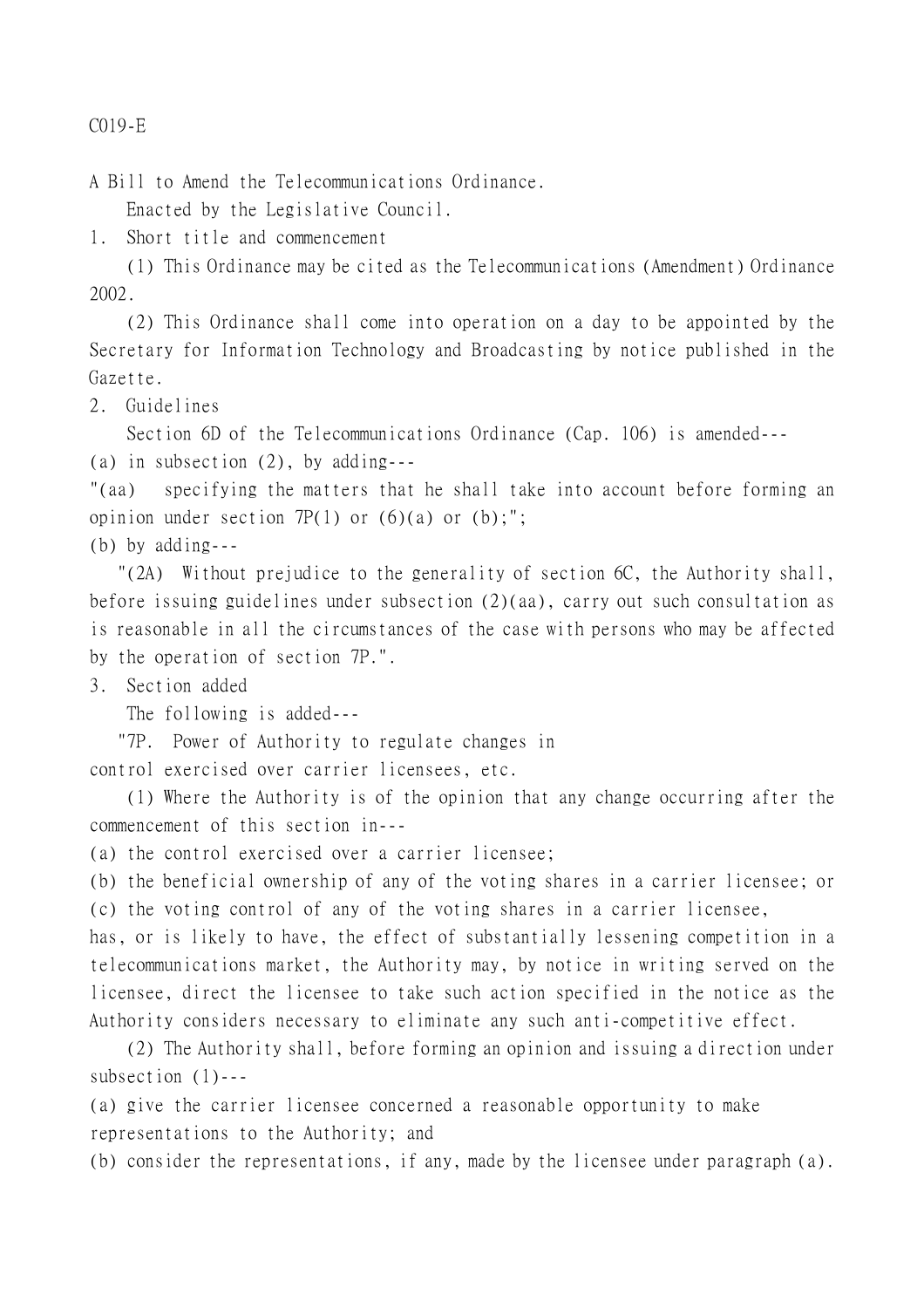(3) Without limiting the general nature of the action that the Authority may direct a carrier licensee to take under subsection (1), the action may include the procuring of modifications to---

(a) the control exercised over the licensee;

(b) the beneficial ownership of any of the voting shares in the licensee; or

(c) the voting control of any of the voting shares in the licensee.

(4) A carrier licensee served with a notice under subsection (1) shall comply with the direction in the notice.

(5) Where there is a proposed change in---

(a) the control exercised over a carrier licensee;

(b) the beneficial ownership of any of the voting shares in a carrier licensee; or

(c) the voting control of any of the voting shares in a carrier licensee,

the licensee may apply in writing to the Authority for consent to the proposed change.

(6) Where the Authority, on receiving an application made under subsection (5)--- (a) is of the opinion that the proposed change would not have, or not be likely to have, the effect of substantially lessening competition in a telecommunications market, the Authority may decide to give consent; or

(b) is of the opinion that the proposed change would have, or be likely to have, the effect of substantially lessening competition in a telecommunications market, the Authority may decide to---

(i) refuse to give consent; or

(ii) give consent subject to the direction that the carrier licensee concerned takes the action that the Authority considers necessary to eliminate any such anti-competitive effect.

(7) The Authority shall, before forming an opinion under subsection (6)(b) and (if applicable) issuing a direction under subsection  $(6)(b)(ii)$ ---

(a) give the carrier licensee concerned a reasonable opportunity to make representations to the Authority; and

(b) consider the representations, if any, made by the licensee under paragraph (a).

(8) The Authority shall, by notice in writing served on the carrier licensee concerned, inform the licensee of---

(a) the decision made under subsection  $(6)(a)$  or  $(b)(i)$  or  $(ii)$ ;

(b) in the case of subsection  $(6)(b)(ii)$ , the action that the Authority directs the licensee to take.

(9) Without limiting the general nature of the action that the Authority may direct a carrier licensee to take under subsection  $(6)(b)(ii)$ , the action may include the procuring of modifications to---

(a) the control exercised over the licensee;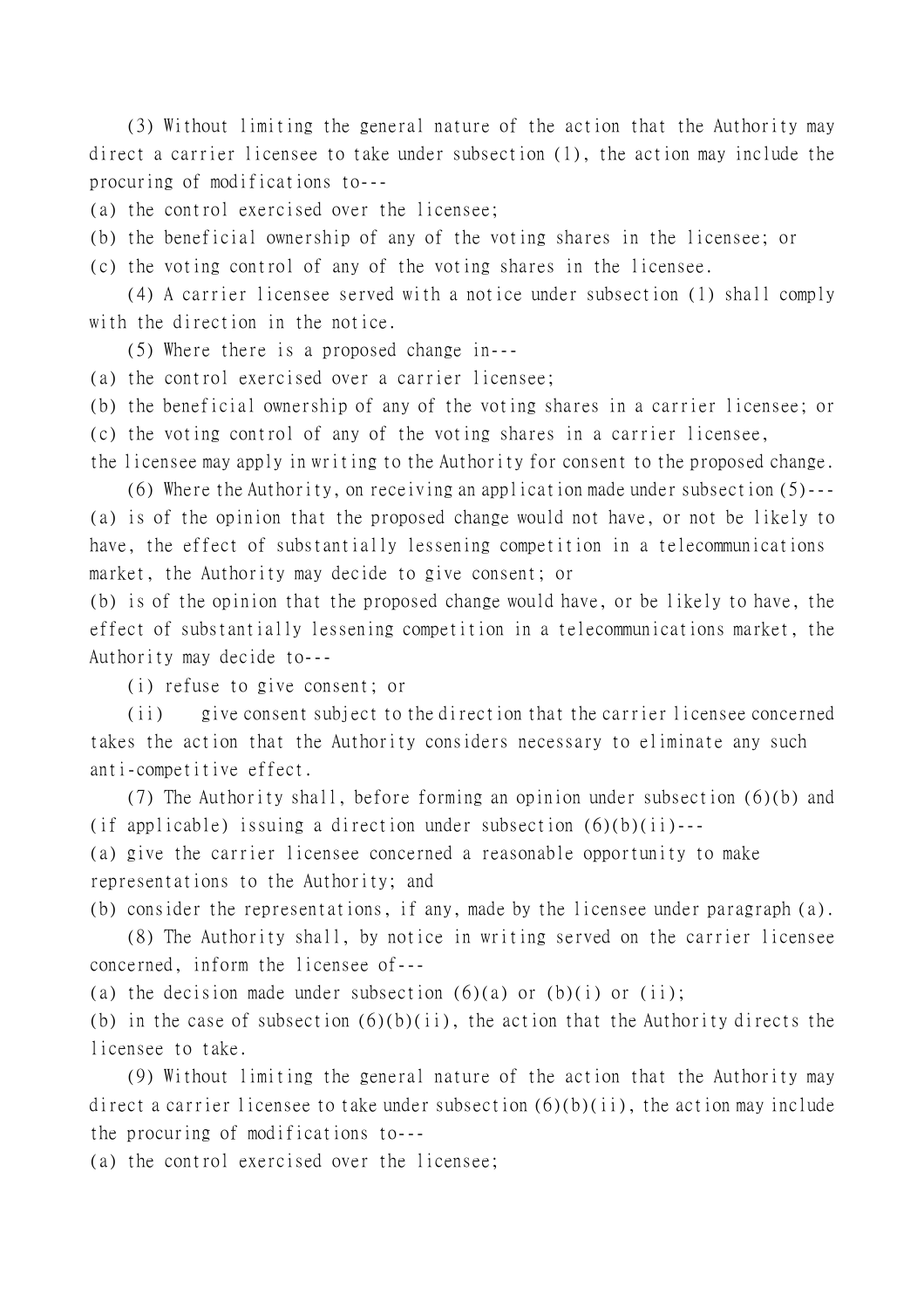(b) the beneficial ownership of any of the voting shares in the licensee; or

(c) the voting control of any of the voting shares in the licensee.

(10) Where a proposed change referred to in subsection (5) takes effect--

(a) pursuant to the consent given by the Authority under subsection (6)(a); or (b) pursuant to the consent given, and in compliance with the direction issued, by the Authority under subsection  $(6)(b)(ii)$ ,

the Authority shall not issue a direction in respect of the change under subsection (1).

(11) The amount of any costs or expenses incurred by the Authority---

(a) in making a decision under subsection  $(6)(a)$  or  $(b)(i)$  or (ii); or

(b) in relation to the processing of an application made under subsection (5),

is recoverable as a debt due to the Authority from the carrier licensee concerned.

(12) For the purposes of subsections  $(1)(a)$  and  $(5)(a)$ , there is a change in the control exercised over a carrier licensee if---

(a) a person becomes a director or principal officer of the licensee;

(b) a person becomes the beneficial owner of more than 15% of the voting shares in the licensee;

(c) a person becomes a voting controller of more than 15% of the voting shares in the licensee; or

(d) a person otherwise acquires the power, by virtue of any powers conferred by the memorandum or articles of association or other instrument regulating the licensee or any other corporation, to ensure that the affairs of the licensee are conducted in accordance with the wishes of that person.

(13) In this section---

"voting control" (表決控制權) means the control of or the ability to control, whether directly or indirectly, the exercise of the right to vote attaching to one or more voting shares in a carrier licensee---

(a) by the exercise of a right, where such exercise confers the ability to exercise a right to vote or to control the exercise of a right to vote;

(b) by an entitlement to exercise such a right to vote;

(c) under a duty or obligation;

(d) through a nominee;

-

(e) through or by means of a trust, agreement or arrangement, understanding or practice, whether or not the trust, agreement or arrangement, understanding or practice has legal or equitable force or is based on legal or equitable rights; or (f) as a chargor of voting shares in a carrier licensee unless the chargee of the voting shares or the nominee of the chargee has given notice in writing to the chargor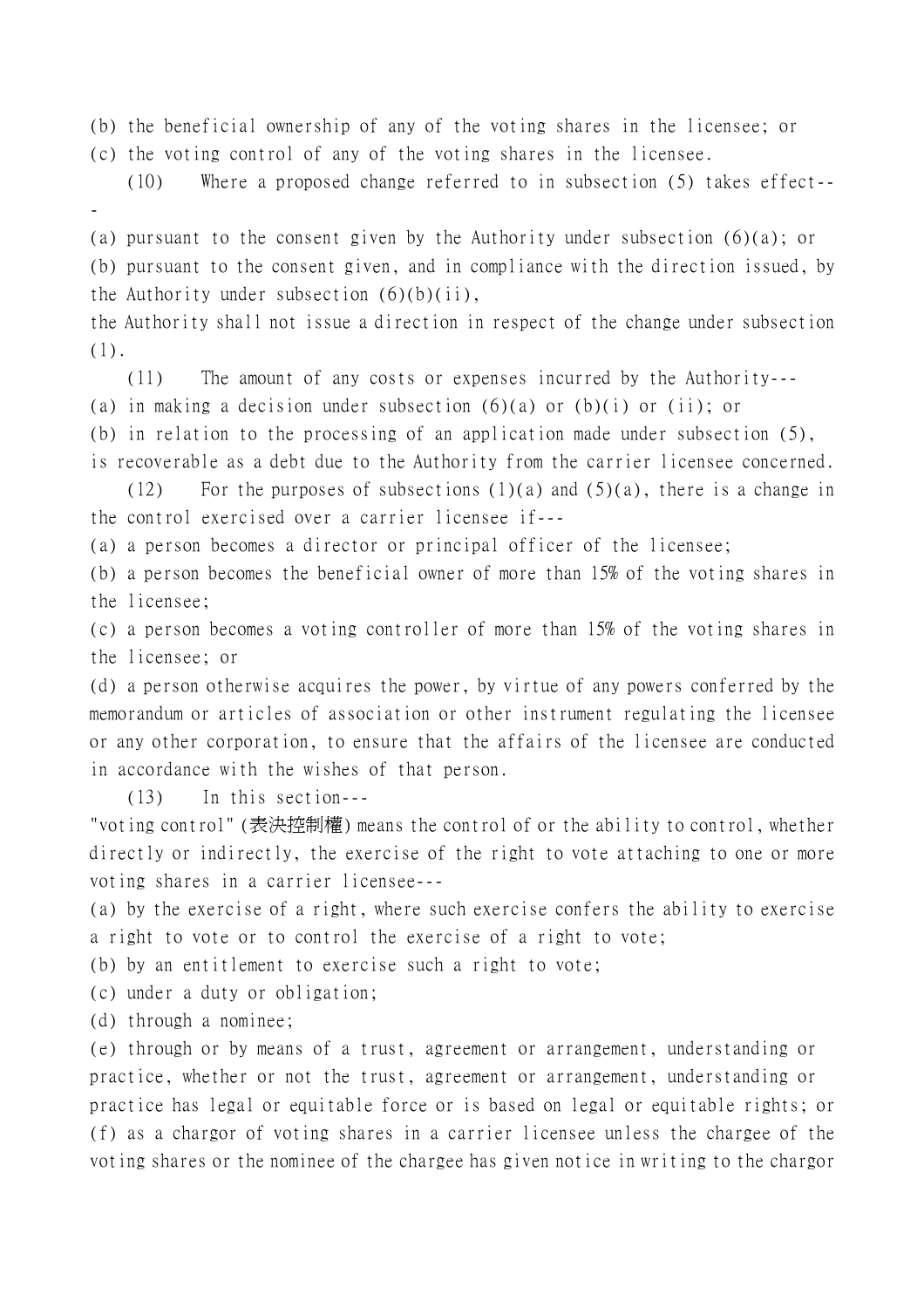under the charge of an intention to exercise the right to vote attaching to such voting shares;

"voting controller" (表決控權㆟) means a person who either alone or with one or more other persons holds voting control;

"voting shares" (有表決權股份) means shares in the carrier licensee which entitle the registered owner of such shares to vote at meetings of shareholders of the licensee.

(14) For the purposes of this section, the fact that the particular voting share or shares in relation to which a person is a voting controller cannot be identified is immaterial.".

4. Part heading amended

The heading to Part VC is amended by repealing "and 7N" and substituting ", 7N and 7P".

5. Interpretation

Section 32L is amended---

(a) in the definition of "appeal", by adding "or (1A)" after "32N(1)";

(b) by repealing the definition of "appeal subject matter" and substituting--- ""appeal subject matter" (標的事項)---

(a) in relation to an appeal under section 32N(1), means the opinion, determination, direction, decision, sanction or remedy referred to in section 32N(1)---

(i) to the extent to which it relates to section 7K, 7L, 7M or 7N or any licence condition relating to any such section; and

(ii) which is the subject of the appeal;

(b) in relation to an appeal under section 32N(1A), means a direction of the Authority issued under section 7P(1) or a decision of the Authority made under section 7P(6)(a) or  $(b)(i)$  or  $(ii)$ ;".

6. Appeals to Appeal Board

Section 32N is amended by adding---

 "(1A) Any carrier licensee aggrieved by a direction of the Authority issued under section 7P(1) or a decision of the Authority made under section 7P(6)(a) or (b)(i) or (ii) may appeal to the Appeal Board against the direction or decision (and whether or not the direction or decision was issued or made in respect of the licensee).". 7. Procedure and powers of Appeal Board, etc.

Section 32O(2) is amended by repealing the full stop and substituting ", or before the direction or decision referred to in section 32N(1A) was issued or made.". Explanatory Memorandum

This Bill amends the Telecommunications Ordinance (Cap. 106) ("the Ordinance")---